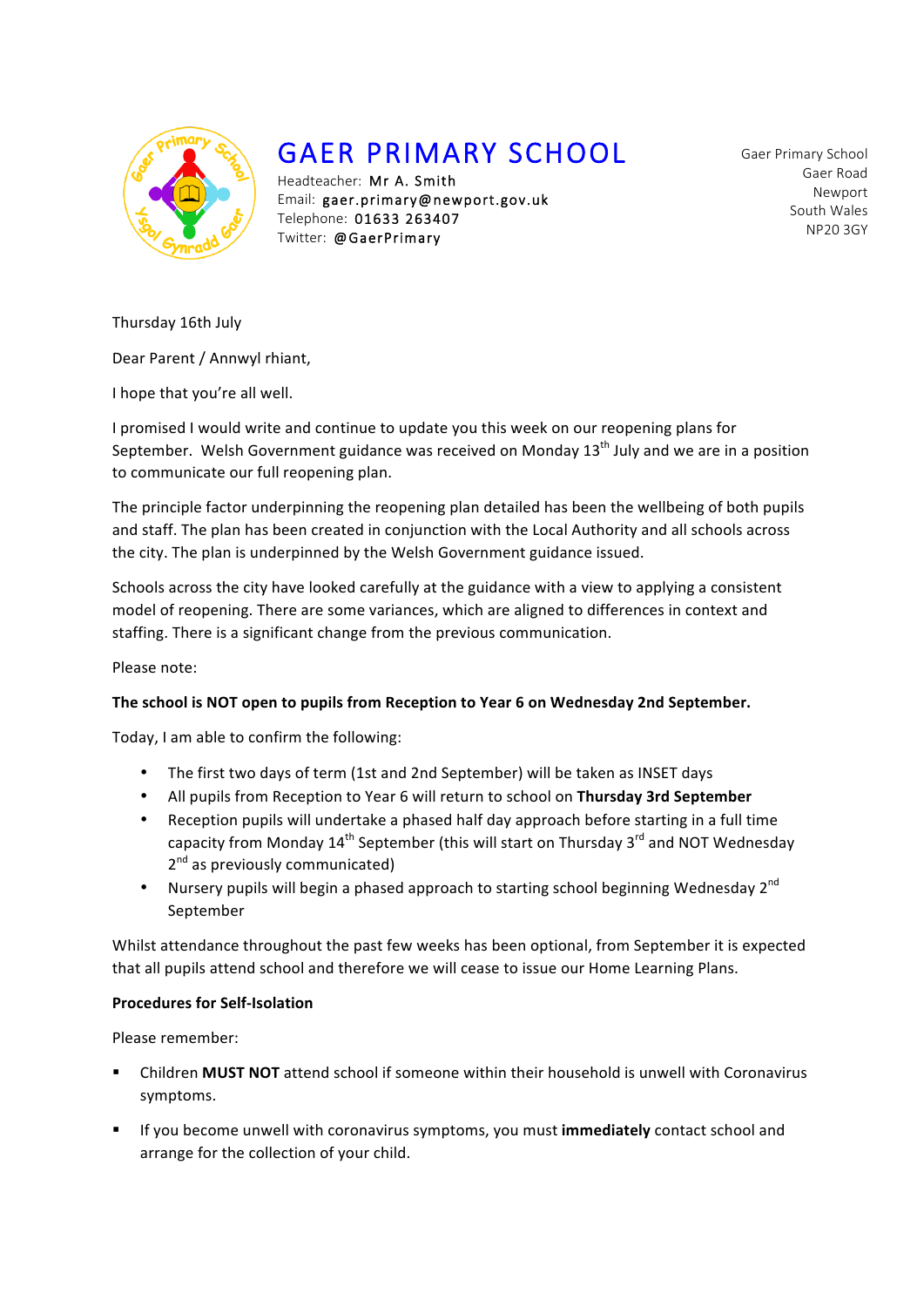If any pupil or staff member demonstrates symptoms synonymous with COVID whilst in school, the school has clear processes that are fully understood by staff. These processes are informed by a thorough risk assessment. Those showing symptoms will be kept in a separate isolation room until they can be collected and taken home. They will be supervised at a distance of two metres and PPE used as appropriate.

Surfaces that learners or staff with symptoms have come into contact with will be carefully cleaned.

Anyone displaying symptoms should stay at home for 7 days and should arrange to be tested. Anyone who lives with someone displaying symptoms but remains well should stay at home for 14 days from the day the first person became ill.

# **Test, Track and Trace**

There is an expectation that the child/staff member who is symptomatic, either whilst in school or out of school, requests a test and that the 'test, track and trace' process will be followed. It is not necessary for the group to self-isolate.

# **Shielding**

Under current advice pupils in receipt of a shielding letter **should not** attend school. If this applies to your child, please can I urge you to contact us to advise of this in advance of the September start date. 

# **Uniform**

All pupils will be expected to wear full school uniform in line with our uniform policy.

## **Staggered Times**

Children will be expected to arrive at school and enter and leave school via the entrance and at the times detailed below. Please make sure that you adhere to these times. The site should also be vacated quickly. Parents must be mindful to observe social distancing when on site.

| Class              | Entrance                               | <b>Start Time</b> | Finish Time        |
|--------------------|----------------------------------------|-------------------|--------------------|
| Class 3            | <b>Reception Door</b><br>(same)        | 9.10am            | 3.20 <sub>pm</sub> |
| Class 4            | <b>Reception Door</b><br>(same)        | 8.50am            | 3.00pm             |
| Class 5            | Year 1 Door<br>(same)                  | 9.10am            | 3.20pm             |
| Class <sub>6</sub> | Year 1 Door<br>(same)                  | 8.50am            | 3.00pm             |
| Class <sub>7</sub> | Year 2 Door<br>(same)                  | 9.10am            | 3.20pm             |
| Class 8            | Year 2 Door<br>(same)                  | 8.50am            | 3.00pm             |
| Class 9            | Year 3 Entrance<br>(same-Y3/4 yard)    | 9.10am            | 3.20pm             |
| Class 10           | Year 3 Entrance<br>(same-Y3/4 yard)    | 8.50am            | 3.00pm             |
| Class 11           | Fire door<br>entrance Y3/4<br>corridor | 9.10am            | 3.20pm             |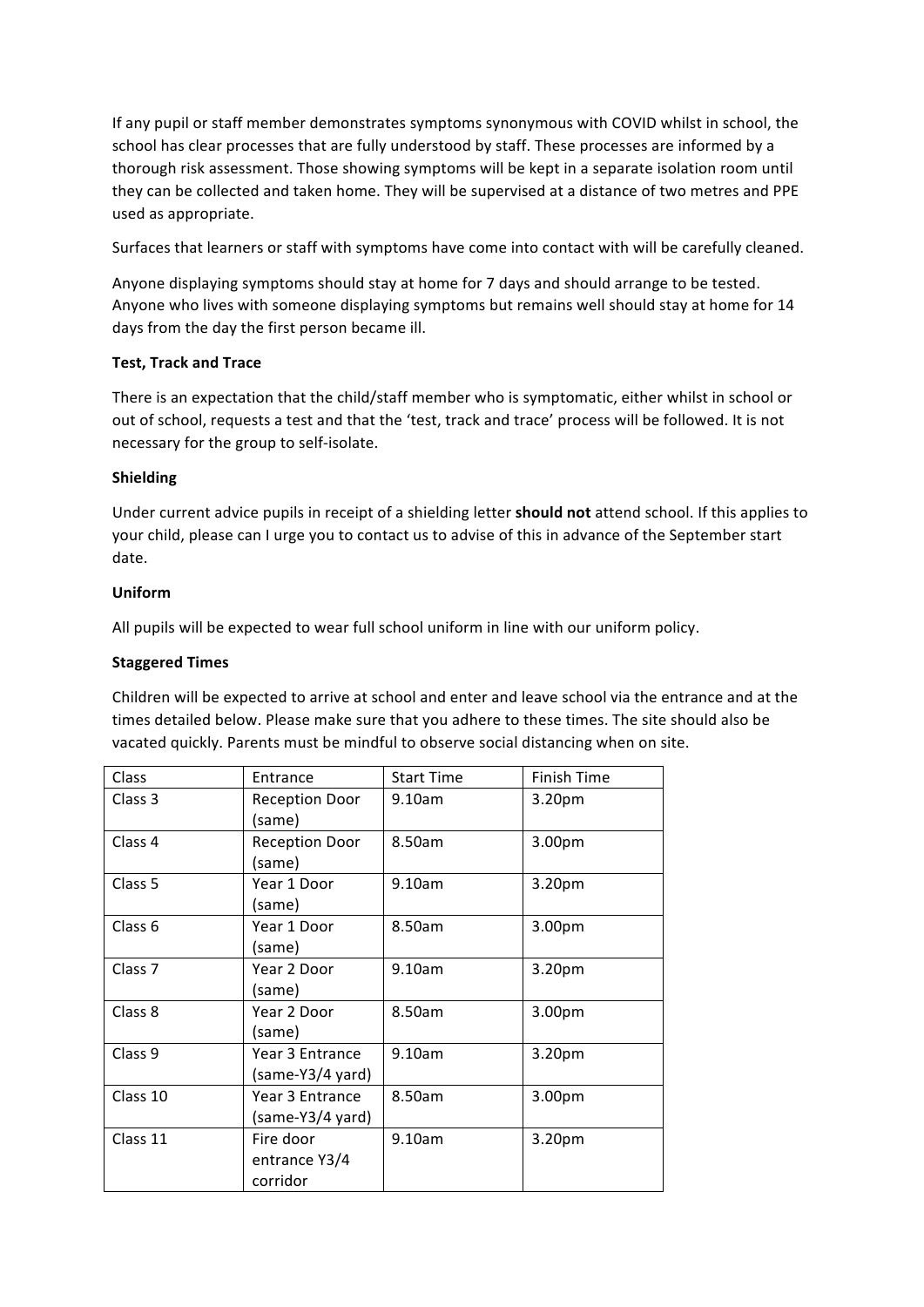|           | (opposite Early<br><b>Year Building</b>                                                     |        |        |
|-----------|---------------------------------------------------------------------------------------------|--------|--------|
|           | Steps)                                                                                      |        |        |
| Class 12  | Fire door<br>entrance Y3/4<br>corridor<br>(opposite Early<br><b>Year Building</b><br>Steps) | 8.50am | 3.00pm |
| Class 13  | Y5/6 Corridor.<br>Sensory Garden<br>Fire door                                               | 9.10am | 3.20pm |
| Class 14  | Y5/6 Corridor.<br>Sensory Garden<br>Fire door                                               | 8.50am | 3.00pm |
| Class 15  | Y6 Entrance<br>(same)                                                                       | 9.10am | 3.20pm |
| Class 16  | Y6 Entrance<br>(same)                                                                       | 8.50am | 3.00pm |
| Class LRB | <b>Main Entrance</b>                                                                        | 8.50am | 3.00pm |

# **Wrap Around Provision**

It is currently unclear if 'wrap around provision at Gaer Community Centre is available. The Gaer Community Centre should be contacted directly to receive updates.

## **Breakfast Club**

Breakfast Club will not operate for the first half term in school. This position will be reviewed half termly.

## **Lunchtime Arrangements**

Initially, the Local Authority's school meal provider (Chartwells) will be providing cold lunches for pupils entitled to a free school meal. During this period all other learners should bring a packed lunch in to school.

The Local Authority is working with Chartwells to provide 'grab and go' lunches for FSM learners who cannot attend school in early September.

## **Parent Communication**

Parents will not be invited in to the school building; all communication should happen remotely. Staff will not be able to engage in lengthy conversation with parents when the children enter school due to the safeguarding measures being put in place. Please contact the school office to pass on information and/or for any queries.

## **Cleaning/Risk Assessments/Hygiene**

The school has liaised with the Local Authority to ensure that the cleaning of the school follows all Health and Safety guidance and is maintained to the expected standard.